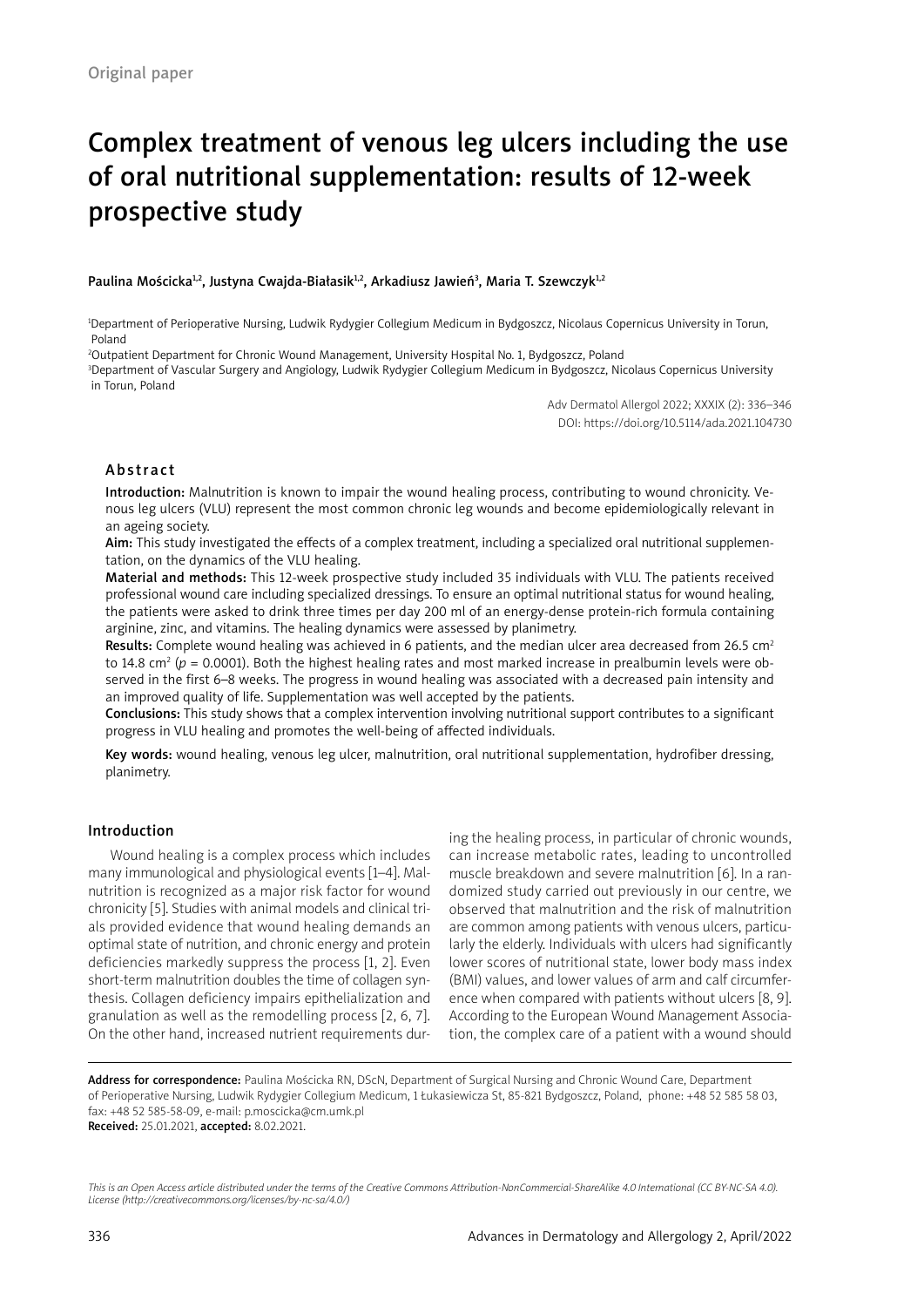include nutritional screening and, if needed, optimal nutritional support [10].

It is estimated that nutritional support for individuals with wounds should provide an additional daily caloric intake of 30–35 kcal/kg body weight. The extra calories are needed to compensate for the increased anabolism during wound healing. Protein enables proper collagen synthesis, immune function, and fibroblast proliferation, and is essential for all stages of wound healing. In individuals with chronic wounds, a protein provision of up to 1.5 g/kg body weight is recommended [4]. Arginine plays an important role in wound healing, not only as a precursor of nitric acid, which regulates inflammation, but also as a substrate for protein synthesis [11, 12]. Among vitamins, A and C are particularly important for wound healing [1]. Vitamin A modulates the immune response during inflammation, exerting anti-inflammatory effects [13], and stimulates fibroblast proliferation [14]. Vitamin C is a cofactor in the process of collagen synthesis and regulates the immune response. From the minerals, zinc, selenium, and iron are beneficial for wound healing as they regulate the immune response, stimulate collagen production, and promote tissue repair and growth [2].

Chronic wounds often affect older or critically ill individuals, who may not be able to fulfil the increased nutritional demands with a regular diet [15]. Therefore, to ensure an optimal nutritional status in these patients, oral nutritional supplementation (ONS) is recommended [10, 16, 17]. Most studies exploring the efficacy of highprotein ONS focused on pressure ulcers. Protein-rich oral formulae containing arginine, zinc, and antioxidants were demonstrated to significantly improve the healing process [18–20].

The role of dietary supplementation in venous ulcer healing is less well documented. Active leg ulcers affect up to 0.6% of the general population [21, 22], and 70–80% of cases are of venous aetiology [21, 23]. Venous leg ulcers (VLU) develop because of chronic venous insufficiency. The current management strategy for venous ulcers is based mainly on compression therapy [24, 25], local treatment (debridement and dressings, limb elevation, pain relief, ankle exercises) and improved nutrition [10, 17, 24, 26–28].

Dressings used in the local treatment of VLU should be compatible with compression therapy and effectively absorb exudate under pressure. To minimize the possibility of infection in the VLU, topical treatment must also provide microbiological control (e.g., silver ion dressings and antiseptics).

# Aim

The aim of this preliminary study was to investigate the impact of a 12-week specialized treatment program including supplementation with an energy-dense, high-protein Cubitan formula on the dynamics of venous wound healing.

#### Material and methods

This prospective, 12-week study included 35 adult (> 18 years) individuals with chronic leg ulcers of venous aetiology. The recruitment took place between 2017 and 2019. One patient withdrew after the control visit in week 2 of the study, hence 34 patients were included in the final analysis. The enrolled patients had wounds with areas between 5 cm<sup>2</sup> and 50 cm<sup>2</sup>, with ankle-brachial index values of 0.9–1.3, lasting longer than 6 weeks. Exclusion criteria included the presence of wounds of mixed or undiagnosed aetiology, any type of artificial nutrition (e.g., feeding tubes), a state of nutrition score > 3 (according to the Nutritional Risk Screening 2002; NRS-2002) [29], a haemoglobin level < 10 g/dl, and the presence of coexisting chronic diseases or severe or chronic organ failure. In particular, the conditions that excluded patients from the study were uncontrolled diabetes mellitus (glycated haemoglobin level > 7%), advanced renal (serum creatinine concentration > 124 mmol (> 1.4 mg/ml)) or hepatic insufficiency (viral hepatitis B or C infection), moderate to advanced cardiac failure, chronic obstructive pulmonary disease or peripheral artery disease, current or previous (< 1 year since the last chemotherapy or radiotherapy treatment) neoplastic disease, current immunosuppressive therapy, connective tissue disease, sepsis, and osteomyelitis.

#### Data collection

Wound bacterial cultures, body mass index (BMI), ankle-brachial index and blood count measurements were performed in all patients at study entrance. All enrolled patients were treated according to current guidelines for wound care [11, 16, 17, 24, 30] and compression therapy (class 2) with short-stretch bandages. The type of dressing and frequency of its change were adjusted to the clinical state of the wound. In the inflammatory phase, absorbent dressings were applied, with or without silver ions, depending on the microbiological condition of the wound (e.g., AQUACEL® Foam, AQUACEL® Ag Foam, ConvaTec). In the phases of granulation and epithelialization, the new tissues were protected with hydrocolloid dressings (e.g., Granuflex® or Granuflex Extra Thin®, ConvaTec) or mesh contact layers. Each patient attended an outpatient clinic twice a week. In case of infection and local symptoms of infection, antibiotic susceptibility testing was performed, and appropriate targeted antibiotic therapy was administered accordingly.

During the study, each patient received 3 bottles per day (3 × 200 ml) of an energy-dense, protein-rich oral Cubitan (Nutricia) formula to be consumed throughout the day between meals. Such supplementation provided the patient with 128 kcal, 10 g of protein, and 1.5 g of L-arginine per 100 ml of formula, macro- and micronutrients (e.g., Na, K, Cl, Ca, Mg, Fe, Zn, Se), and vitamins (e.g., A, D, E, K,  $B_{6}$ ,  $B_{12}$ , C). Treatment compliance was determined based on the number of returned bottle caps (Table 1).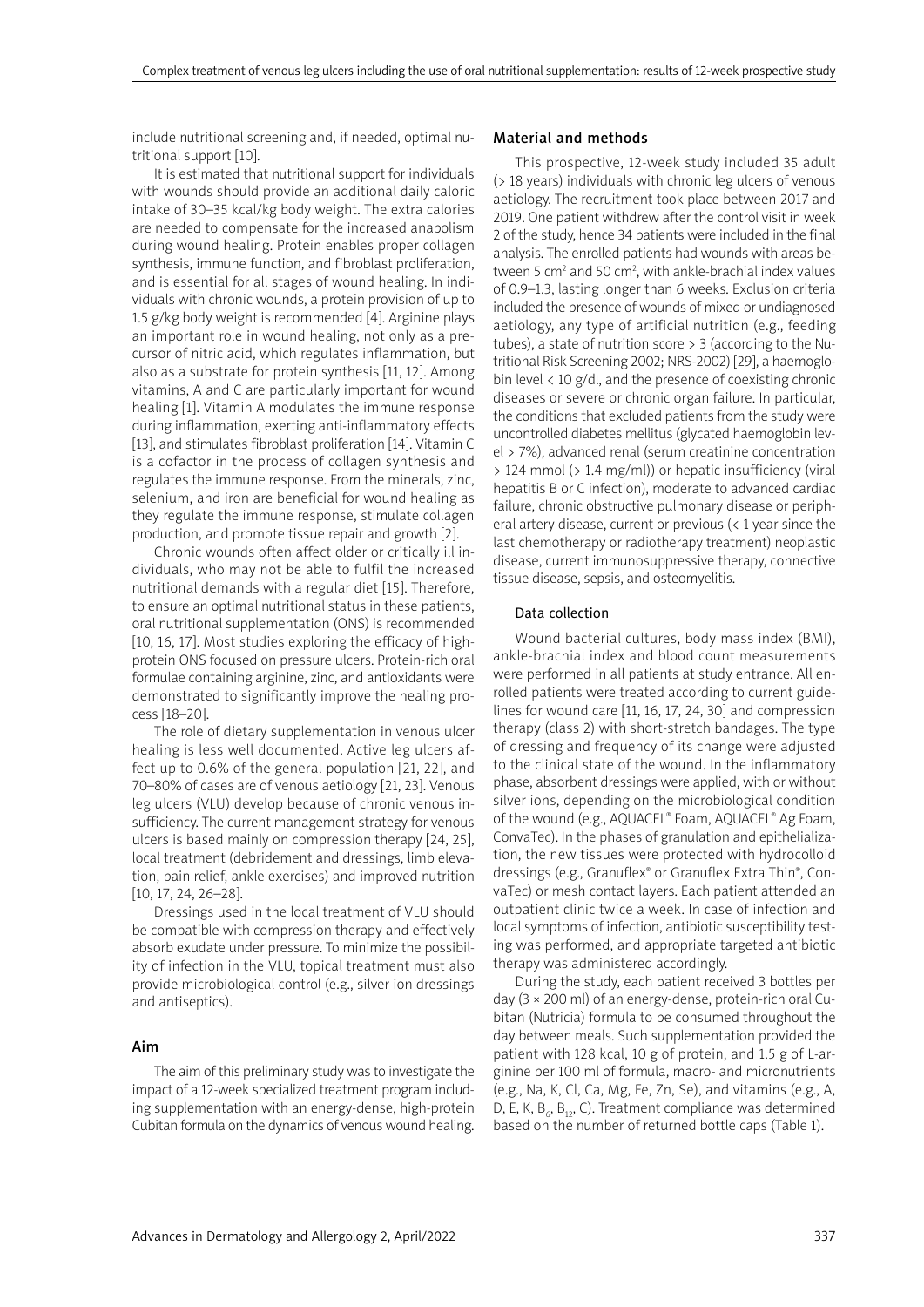Table 1. Compliance to oral nutritional supplementation throughout the study

| ONS consumption rate             | 1st<br>month | 2 <sub>nd</sub><br>month | <b>3rd</b><br>month | Whole<br>study |
|----------------------------------|--------------|--------------------------|---------------------|----------------|
| ONS intolerance <sup>+</sup>     |              |                          |                     |                |
| 20-59% weekly dose <sup>x</sup>  | 3            |                          |                     |                |
| 60-74% weekly dose <sup>xx</sup> |              |                          |                     |                |
| 75-100% weekly dose              | 29           | 30                       | 32                  | חצ             |

*ONS – oral nutritional supplementation. † ONS intolerance was defined as consumption of less than 20% of the recommended ONS dose (< 120 ml/day) for 5 consecutive days. x Consumption of 20–59% of the weekly dose in the first week of the study (< 2520 ml/week, < 13 returned caps), xxconsumption of 60– 74% of the weekly dose in the consecutive weeks after study inclusion (< 450 ml/day, < 3150 ml/week, < 16 returned caps in a week, < 32 returned caps after 2 weeks, < 47 returned caps after 3 weeks, < 63 returned caps after 4 weeks).*

The dynamics of wound healing were assessed by planimetry and photographic documentation every two weeks during the 12-week study. The primary endpoint, complete wound healing, was defined as a reduction in the wound area by 100%. The secondary endpoints included the change in the ulcer area (in cm<sup>2</sup> and as a percentage change from baseline), the change in the ulcer area assessed for small (< 20 cm<sup>2</sup>) and large ( $\geq$  20 cm<sup>2</sup>) ulcers (in cm<sup>2</sup> and as a percentage change from baseline), and the percentage change (from baseline) in wound bed tissue composition, including epithelial tissue, granulation tissue, fibrin, and sloughy tissue.

The following clinical parameters were also assessed: serum prealbumin levels (at week 0, 6 and 12), pain in-

| <b>Table 2.</b> Baseline characteristics of the study group ( $n = 35$ ) |  |
|--------------------------------------------------------------------------|--|
|--------------------------------------------------------------------------|--|

| Parameter                                       | Mean (SD)    | Median                     | Range         | 95% CI        |
|-------------------------------------------------|--------------|----------------------------|---------------|---------------|
| Age [years]                                     | 71.7(11.3)   | 73.0                       | 47.0-96.0     | $67.8 - 75.6$ |
| Sex, male <sup>t</sup>                          | 13 (37%)     |                            |               |               |
| Body weight                                     | 85.4 (17.2)  | 85.0                       | 55.0-135.0    | 79.5-91.3     |
| Height [m]                                      | 1.7(0.1)     | 1.7                        | $1.5 - 1.9$   | $1.7 - 1.7$   |
| BMI [kg/m <sup>2</sup> ]                        | 30.2(6.5)    | 30.7                       | $20.7 - 52.7$ | 28.0-32.4     |
| BMI category [kg/m <sup>2</sup> ]: <sup>†</sup> |              |                            |               |               |
| < 18.5 (underweight)                            | $1(2.9\%)$   |                            |               |               |
| 18.5-24.99 (normal weight)                      | 9(25.7%)     |                            |               |               |
| 25.0-29.99 (overweight)                         | 6 (17.1%)    |                            |               |               |
| 30.0-39.99 (obesity)                            | 13 (37.1%)   |                            |               |               |
| $\geq$ 40.0 (morbid obesity)                    | 6(17.1%)     |                            |               |               |
| Serum prealbumin level [mg/dl]                  | 19.9(5.6)    | 19.0                       | $11.0 - 33.0$ | $17.9 - 21.8$ |
| Compression therapy used <sup>t</sup> :         |              |                            |               |               |
| None                                            | 9(25.7%)     |                            |               |               |
| <b>Bandages</b>                                 | $1(2.9\%)$   |                            |               |               |
| Kings                                           | 25 (71.4%)   |                            |               |               |
| Ulcer duration [months]                         | 78.8 (101.7) | 36.0                       | $2.0 - 420.0$ | 43.8-113.7    |
| Comorbidities <sup>+</sup> :                    |              |                            |               |               |
| Osteoarthritis                                  | 13 (37.1%)   |                            |               |               |
| Heart diseases                                  | 9(25.7%)     |                            |               |               |
| Rheumatoid arthritis                            | 7 (20.0%)    |                            |               |               |
| Diabetes mellitus                               | 6(17.1%)     |                            |               |               |
| Atherosclerosis                                 | 5 (14.3%)    |                            |               |               |
| Others                                          | 18 (51.4%)   |                            |               |               |
| Ulcer characteristics <sup>†</sup> :            |              |                            |               |               |
| Shallow                                         | 30 (86%)     |                            |               |               |
| Deep: 1st, 2nd, 3rd degree                      |              | 8 (23%), 21 (60%), 4 (11%) |               |               |
| Single                                          | 11 (31%)     |                            |               |               |
| Multiple                                        | 24 (69%)     |                            |               |               |

† *Shown as the number of observations (percentage). SD – standard deviation, CI – confidence interval of the mean, BMI – body mass index.*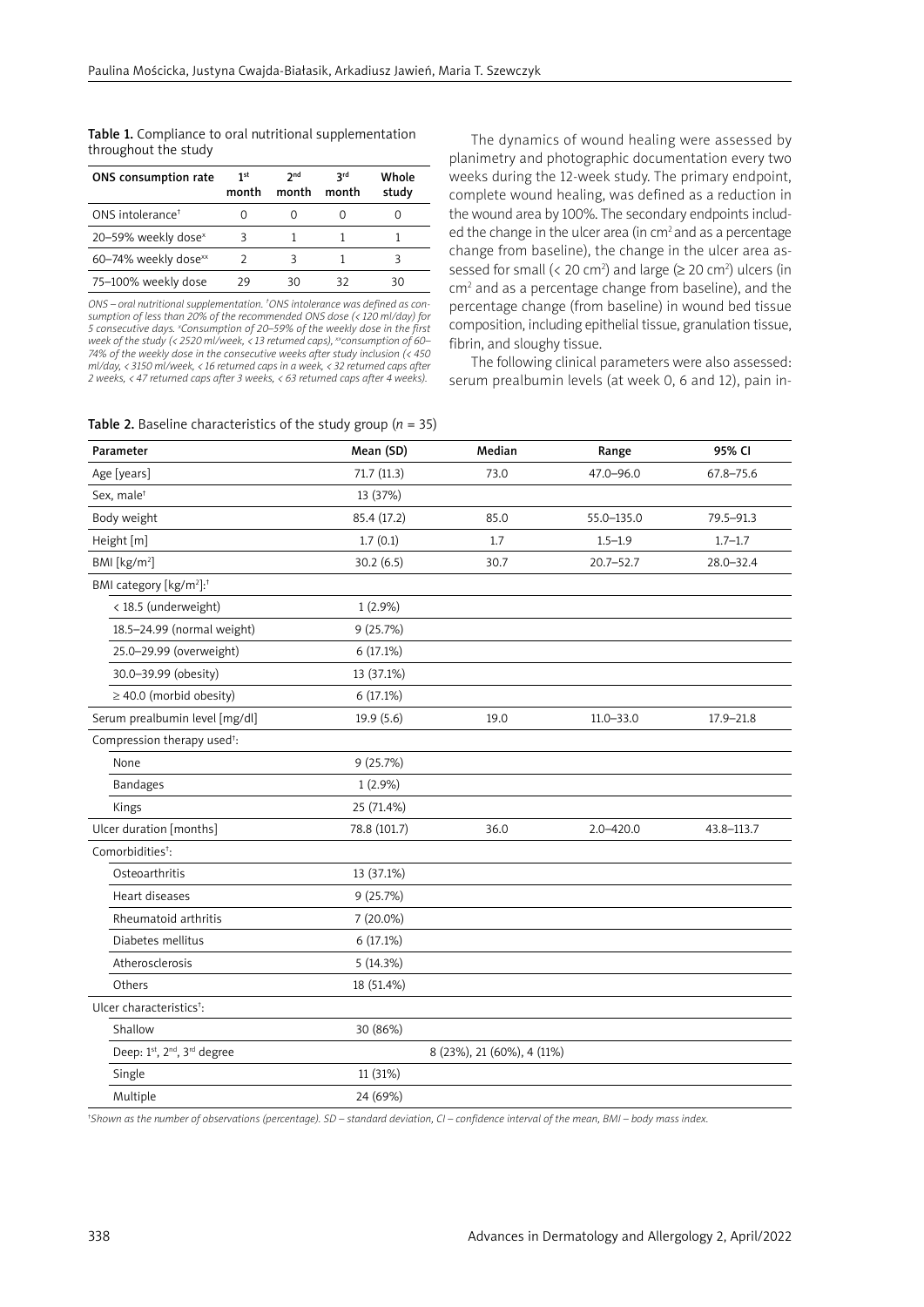

Figure 1. Photographic documentation of venous leg ulcers healing. A–D – patient 1 in week 1, 3, 7, and 9, respectively. **E–H** – patient 2 in week 1, 3, 5, and 7, respectively

tensity on a 1 to 10 scale (a maximum value from the current day and an average weekly value). Additionally, a WHOQOL-BREF questionnaire [31] was used for quality of life assessment at week 0 and 12 of the study.

The study protocol was approved by the local bioethical committee (No. KB 467/2016). All enrolled patients gave written informed consent to participate in the study. All experiments were performed in accordance with relevant guidelines and regulations.

#### **Statistical analysis**

All statistical calculations were done with Statistica version 12.0 (StatSoft) and Microsoft Excel software. *P*-values < 0.05 were considered significant.

# Results

A summary of the baseline characteristics of the patients and their clinical condition is shown in Table 2. Photographs illustrating the healing process are included in Figure 1.

Most patients adhered well to recommendations regarding ONS intake, with consumption exceeding 75% of the suggested dose declared by 30 out of 34 patients (88%). Compliance to ONS remained stable throughout the study. Additionally, recorded adverse events were infrequent and transient. In the first week of the treatment, only 3 patients reported signs of ONS intolerance (e.g., diarrhoea, feeling of satiety, decreased appetite, nausea). For these patients, the following suggestions were made: decrease the volume of consumed formula, drink the formula in small portions, and gradually increase daily doses. This led to improved tolerance in the following weeks and thus to a greater number of returned caps in the 2<sup>nd</sup> and 3<sup>rd</sup> month of the study (Table 1).

## Ulcer area changes

Complete wound healing was achieved by 6 patients (18%;  $p = 0.033$ ) – all from the small ulcer subgroup (6/16, 37.5%;  $p = 0.32$ ). When ulcer multiplicity was considered, 3 patients with single ulcers  $(3/10, 30\%; p = 0.21)$ and 3 patients with multiple ulcers (3/24, 13%; *p* = 0.001)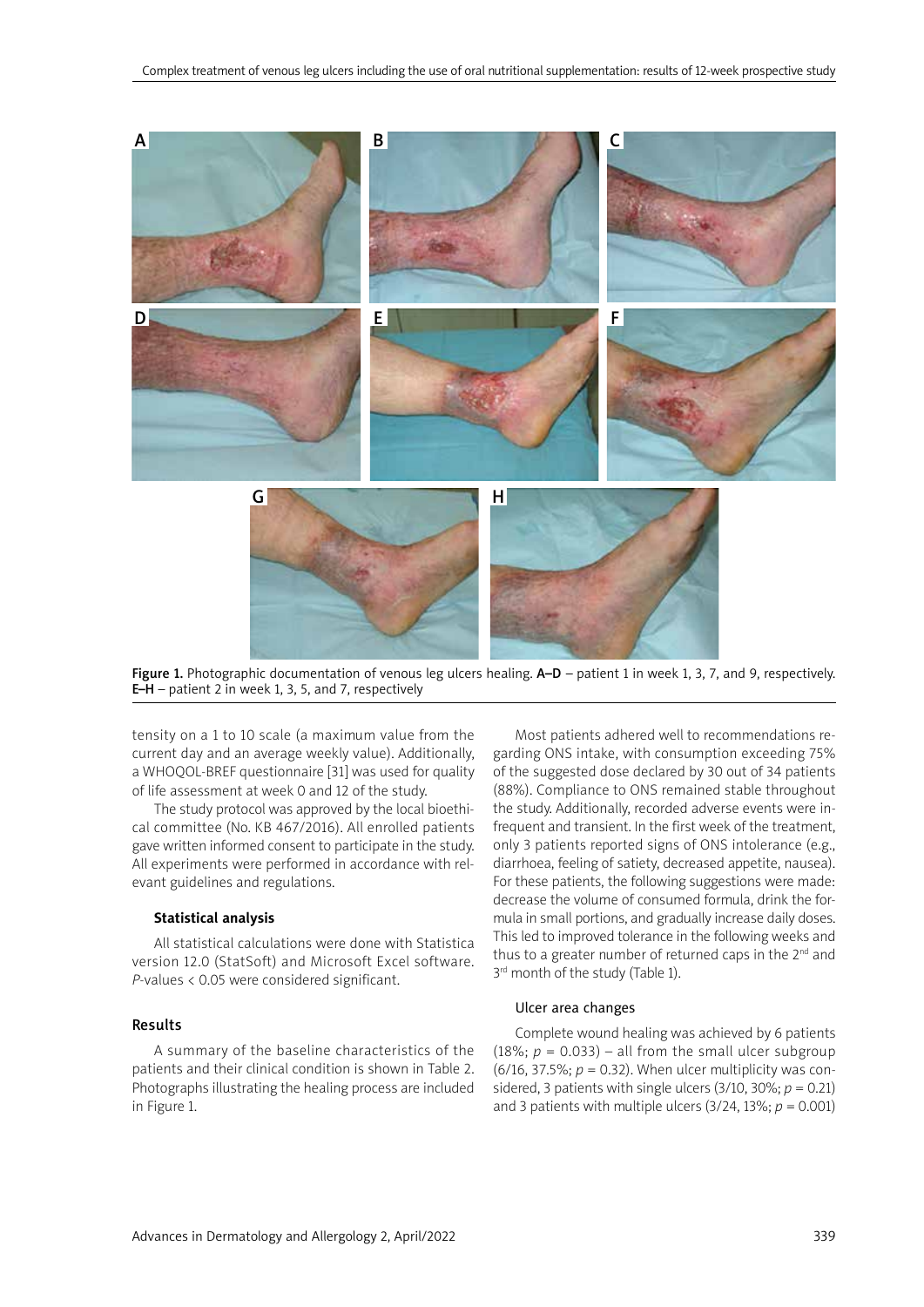experienced complete wound healing. For patients who achieved complete wound healing, the median ulcer duration before study enrolment was 14 months (range: 6–60 months).

During the study, the median ulcer area decreased from 26.5 cm $^{\rm 2}$  to 14.8 cm $^{\rm 2}$ . Statistically significant differences in the ulcer area from baseline were observed from week 2 to the end of the study. The percentage change in the initial ulcer area increased from 7.4% in week 2 to 43.6% in week 12, reaching statistical significance in week 8. A gradual decrease in ulcer size was also observed in subgroup analyses, including ulcer size and ulcer multiplicity (single vs. multiple ulcers), with significant differences from baseline observed from week 8 of the study. Detailed characteristics of changes in the ulcer area are given in Table 3 A.

We monitored changes in the composition of the wound bed to gain a better insight into the dynamics of the healing process (Table 3 B). The median content of epithelial and granulation tissue increased systematically. On the other hand, the fibrin content in the wound bed decreased.

# Prealbumin levels

Changes in prealbumin levels throughout the study were not statistically significant. However, during the first 6 weeks of the study, the mean prealbumin levels increased noticeably from 19.9 mg/dl to 21.6 mg/dl, and remained stable during the last 6 weeks of the study (Table 4).

# Changes in chronic venous disorders, pain intensity and quality of life

A significant decrease in the CEAP-C6 classification [31] score was observed during the study, with median values of 12 (range: 9–16) in week 0, and 10 (range: 0–15) in week 12 (W0 vs. W12; *p* = 0.0004).

Both patient self-assessments for pain intensity, the maximum value from the day and the average value from the week, constantly decreased from 5 to 2 throughout the study (Table 3 C). When compared to the baseline assessments for week 0, a decrease in pain intensity was statistically significant starting from week 6 for the daily assessment and week 7 for the weekly assessment.

The results of the quality of life assessment using the WHOQOL-BREF questionnaire are presented in Table 5. Significant improvements between assessments at study entrance (W0) and at the end of the study (W12) occurred on the general and environment scales. No major changes were observed in the physical, psychological, and social domains.

# Discussion

As a result of increasing life expectancy and population ageing, VLU is becoming a significant economic and epidemiological public health issue. Its prevalence increases with age, affecting as much as 2% of individuals older than 80 years [32–36]. VLU are caused by venous insufficiency, calf muscle pump failure, and vascular valve incompetence that results in venous hypertension [37]. Therefore, the origin of VLU is distinct from that of pressure [38], neuropathic, or arterial ulcers [37]. VLU are of chronic course, with high recurrence rates of up to 28% per year [39]. Additionally, they are painful, prone to infection, and may restrict the patient's mobility, and thus drastically deteriorate the quality of life [40, 41]. VLU are associated with severe psychosocial consequences, such as depression and disturbances in sleep and daily living activities [41]. The management of VLU is complex and requires multi-disciplinary care. It involves compression therapy, which reduces venous hypertension by applying external pressure, the use of specialized dressings, pharmacotherapy, and surgical treatment [10, 16]. Additionally, the current VLU management guidelines recommend an assessment of the nutritional state of the patients and adequate application of nutritional support to promote wound healing [10, 16, 17, 24].

Malnutrition affects 5–10% of older individuals living independently, and up to 65% and 85% of those in hospitalized and home nursing populations, respectively (encompasses undernutrition (resulting from insufficient or inadequate food consumption), overnutrition, and deficits in particular nutrients) [14, 42]. A pilot study including nine hospitalized patients with leg ulcers, including VLU, showed that the nutritional status of individuals with chronic wounds is inadequate, and oral food intake is insufficient to cover their energy and protein requirements [15]. Patients with VLU were shown to have protein, vitamin A and E, and zinc deficiencies [43, 44]. Moreover, the intake of proteins, vitamins, and minerals among elderly patients, who are at a high risk of VLU, is insufficient [45, 46]. On the other hand, the demand for both energy and building substrates greatly increases during the wound healing process [2]. The shortage of endogenous substrates in malnourished patients impairs and delays the healing process by prolonging the inflammatory phase, restricting collagen synthesis, and impeding the immune function [47]. Using ONS, which provides an additional, easy-to-consume source of energy, proteins, essential micronutrients, amino acids, and vitamins, may be therefore beneficial in VLU patients.

Here, we showed that professional wound management in a specialized medical centre, together with energy-dense high-protein oral supplementation, led to a significant clinical improvement in patients suffering from VLU. Moreover, we provided evidence that a relatively short, 3-month treatment allowed for complete wound healing in 6 patients with long-term  $(≥ 1$  year) ulcers (4/6) and very long-term ( $\geq$  3 years) ulcers (2/6). This underlines the high efficacy of such a complex approach that combined professional care in a specialized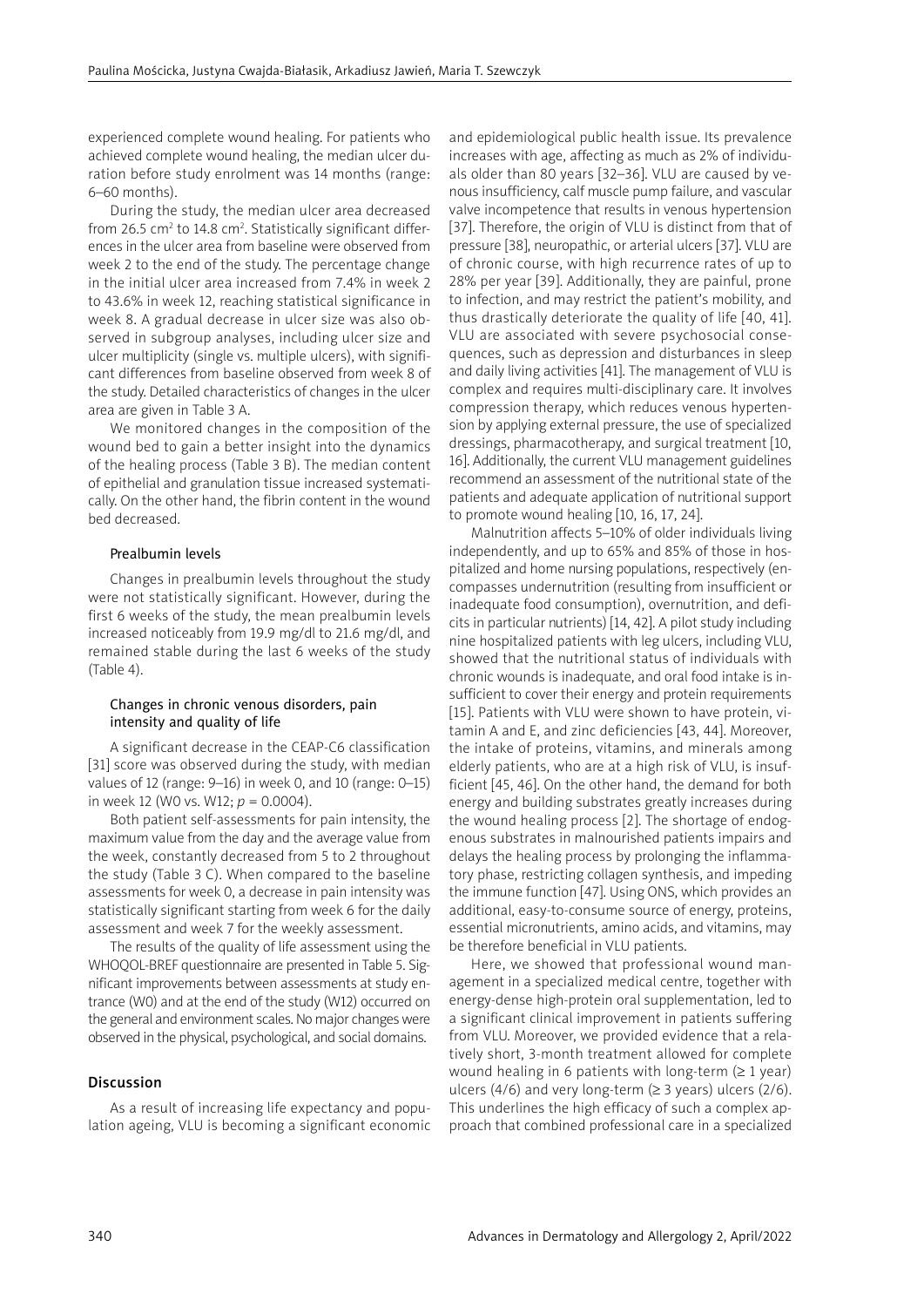| Part A                                             |                                                                    | Ulcer area $[cm2]$ |                          | Percentage change from WO |                          |                          |  |
|----------------------------------------------------|--------------------------------------------------------------------|--------------------|--------------------------|---------------------------|--------------------------|--------------------------|--|
| Week                                               | Median                                                             | Range              | $P$ (vs. W0)*            | Median                    | Range                    | $P$ (vs. W2)*            |  |
| Overall analysis ( $n = 35$ <sup>†</sup> ):        |                                                                    |                    |                          |                           |                          |                          |  |
| W <sub>0</sub>                                     | 26.5                                                               | $3.3 - 56.5$       | -                        | $\overline{\phantom{0}}$  | $\overline{\phantom{0}}$ | $\qquad \qquad -$        |  |
| W <sub>2</sub>                                     | 26.1                                                               | $0.0 - 60.0$       | < 0.05                   | 7.4                       | $-32.3 - 100.0$          |                          |  |
| W4                                                 | 20.9                                                               | $0.0 - 48.0$       | < 0.05                   | 17.2                      | $-22.2 - 100.0$          | > 0.05                   |  |
| W6                                                 | 19.3                                                               | $0.0 - 48.5$       | < 0.05                   | 19.4                      | $-95.8 - 100.0$          | $> 0.05$                 |  |
| W8                                                 | 15.2                                                               | $0.0 - 45.0$       | < 0.05                   | 26.9                      | $-84.2 - 100.0$          | < 0.05                   |  |
| W10                                                | 14.7                                                               | $0.0 - 40.5$       | < 0.05                   | 34.2                      | $-55.8 - 100.0$          | < 0.05                   |  |
| W12                                                | 14.8                                                               | $0.0 - 39.2$       | < 0.05                   | 43.6                      | $-116.8 - 100.0$         | < 0.05                   |  |
| Subgroup analysis: ulcer multiplicity:             |                                                                    |                    |                          |                           |                          |                          |  |
| Single ulcers ( $n = 11^{\dagger}$ ):              |                                                                    |                    |                          |                           |                          |                          |  |
| W <sub>0</sub>                                     | 5.2                                                                | $3.3 - 47.5$       |                          |                           |                          |                          |  |
| W <sub>2</sub>                                     | 4.6                                                                | $3.7 - 38.0$       | > 0.05                   | 14.3                      | $-32.3 - 50.0$           | $\qquad \qquad -$        |  |
| W4                                                 | 3.9                                                                | $2.1 - 40.1$       | > 0.05                   | 24.5                      | $11.5 - 65.4$            | > 0.05                   |  |
| W6                                                 | 3.8                                                                | $2.1 - 40.8$       | > 0.05                   | 29.1                      | $14.1 - 73.1$            | > 0.05                   |  |
| W8                                                 | 3.0                                                                | $1.3 - 39.6$       | < 0.05                   | 37.1                      | $16.0 - 83.3$            | > 0.05                   |  |
| W10                                                | 2.6                                                                | $0.3 - 38.4$       | < 0.05                   | 51.5                      | $19.2 - 96.2$            | < 0.05                   |  |
| W12                                                | 2.0                                                                | $0.0 - 37.9$       | < 0.05                   | 66.2                      | 20.2-100.0               | < 0.05                   |  |
| Multiple ulcers ( $n = 24$ ):                      |                                                                    |                    |                          |                           |                          |                          |  |
| W <sub>0</sub>                                     | 38.3                                                               | $4.8 - 56.5$       |                          |                           |                          |                          |  |
| W <sub>2</sub>                                     | 33.7                                                               | $0.0 - 60.0$       | > 0.05                   | 4.0                       | $-12.4 - 100.0$          | $\overline{\phantom{a}}$ |  |
| W4                                                 | 28.7                                                               | $0.0 - 48.0$       | > 0.05                   | 14.5                      | $-22.2 - 100.0$          | > 0.05                   |  |
| W6                                                 | 31.9                                                               | $0.0 - 48.5$       | > 0.05                   | 17.9                      | $-95.8 - 100.0$          | > 0.05                   |  |
| W8                                                 | 29.6                                                               | $0.0 - 45.0$       | < 0.05                   | 20.8                      | $-84.2 - 100.0$          | < 0.05                   |  |
| W10                                                | 27.0                                                               | $0.0 - 40.5$       | < 0.05                   | 27.6                      | $-55.8 - 100.0$          | < 0.05                   |  |
| W12                                                | 25.5                                                               | $0.0 - 39.2$       | < 0.05                   | 35.1                      | $-116.8 - 100.0$         | < 0.05                   |  |
| Subgroup analysis: ulcer size:                     |                                                                    |                    |                          |                           |                          |                          |  |
| Small (< 20 cm <sup>2</sup> ) ulcers ( $n = 16$ ): |                                                                    |                    |                          |                           |                          |                          |  |
| <b>WO</b>                                          | 5.4                                                                | $3.3 - 17.5$       | $\qquad \qquad -$        | $\qquad \qquad -$         | $\overline{\phantom{0}}$ | $\overline{\phantom{0}}$ |  |
| W <sub>2</sub>                                     | 4.9                                                                | $0.0 - 19.1$       | > 0.05                   | 10.4                      | $-32.3 - 100.0$          |                          |  |
| W4                                                 | 4.1                                                                | $0.0 - 18.5$       | > 0.05                   | 26.7                      | $-22.2 - 100.0$          | > 0.05                   |  |
| W6                                                 | 3.8                                                                | $0.0 - 16.9$       | > 0.05                   | 30.8                      | $-95.8 - 100.0$          | > 0.05                   |  |
| W8                                                 | 3.0                                                                | $0.0 - 13.5$       | < 0.05                   | 37.1                      | $-84.2 - 100.0$          | > 0.05                   |  |
| W10                                                | 2.6                                                                | $0.0 - 12.3$       | < 0.05                   | 49.5                      | $-55.8 - 100.0$          | < 0.05                   |  |
| W12                                                | 2.0                                                                | $0.0 - 14.6$       | < 0.05                   | 63.4                      | $-116.8 - 100.0$         | < 0.05                   |  |
|                                                    | Large ( $\geq$ 20 cm <sup>2</sup> ) ulcers ( $n = 19^{\dagger}$ ): |                    |                          |                           |                          |                          |  |
| W0                                                 | 47.5                                                               | $20.9 - 56.5$      | $\overline{\phantom{0}}$ | $\overline{\phantom{a}}$  |                          |                          |  |
| W <sub>2</sub>                                     | 41.4                                                               | 18.8-60.0          | > 0.05                   | 4.0                       | $-12.1 - 36.5$           |                          |  |
| W4                                                 | 36.3                                                               | $18.5 - 48.0$      | > 0.05                   | 14.6                      | $-11.2 - 51.6$           | > 0.05                   |  |
| W6                                                 | 37.4                                                               | 17.2-48.5          | > 0.05                   | 17.8                      | $-31.7 - 55.4$           | > 0.05                   |  |
| W8                                                 | 35.5                                                               | 15.0-45.0          | < 0.05                   | 20.4                      | $-21.4 - 68.8$           | < 0.05                   |  |
| W10                                                | 33.3                                                               | $10.3 - 40.5$      | < 0.05                   | 27.9                      | $-40.1 - 64.6$           | < 0.05                   |  |
| W12                                                | 30.7                                                               | $6.8 - 39.2$       | < 0.05                   | 36.5                      | $-36.8 - 68.8$           | < 0.05                   |  |

Table 3. Changes in the ulcer area (part A), wound bed composition (part B) and pain intensity (part C) during a 12-week supplementation with Cubitan formula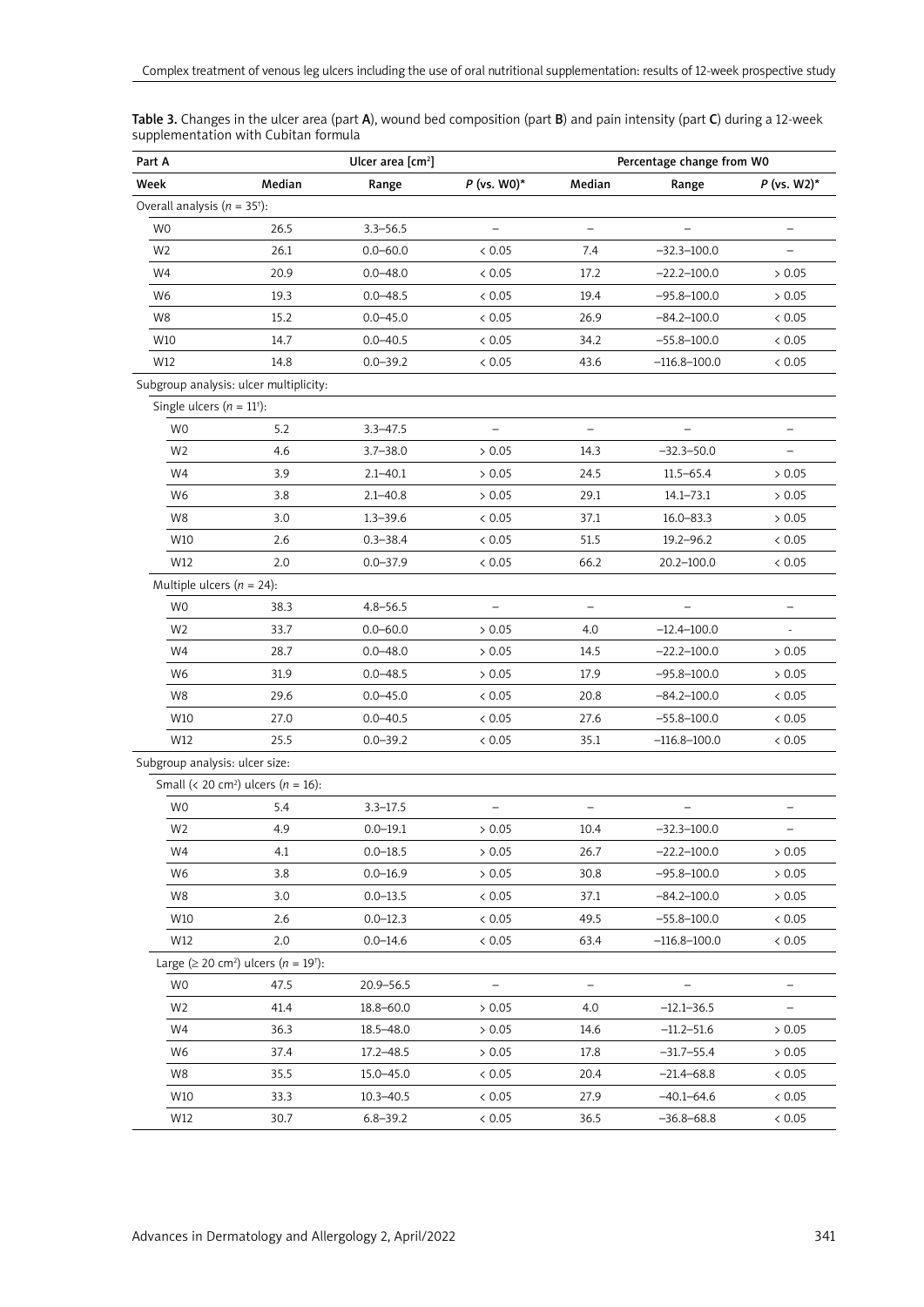| Table 3. Cont. |
|----------------|
|                |

| Part B                  |        | Percentage change from WO<br>Percentage tissue content |                          |                                    |                          |                          |
|-------------------------|--------|--------------------------------------------------------|--------------------------|------------------------------------|--------------------------|--------------------------|
| Week                    | Median | Range                                                  | $P$ (vs. W0)*            | Median                             | Range                    | $P$ (vs. W2)**           |
| Epithelial tissue:      |        |                                                        |                          |                                    |                          |                          |
| W <sub>0</sub>          | 10.0   | $0 - 25$                                               | $\qquad \qquad -$        | $\qquad \qquad -$                  | $\overline{\phantom{0}}$ |                          |
| W <sub>2</sub>          | 15.0   | $0 - 100$                                              | > 0.05                   | 40.0                               | $0 - 900$                |                          |
| W4                      | 25.0   | $5 - 100$                                              | < 0.05                   | 133.3                              | $0 - 1200$               | > 0.05                   |
| W6                      | 35.0   | $5 - 100$                                              | < 0.05                   | 200.0                              | $0 - 1600$               | < 0.05                   |
| W8                      | 40.0   | $10 - 100$                                             | & 0.05                   | 216.7                              | $0 - 1700$               | < 0.05                   |
| W10                     | 47.5   | $10 - 100$                                             | < 0.05                   | 308.3                              | 33-1900                  | < 0.05                   |
| W12                     | 57.5   | $10 - 100$                                             | < 0.05                   | 375.0                              | 66-1900                  | < 0.05                   |
| Granulation tissue:     |        |                                                        |                          |                                    |                          |                          |
| W <sub>0</sub>          | 15.0   | $5 - 85$                                               | $\overline{\phantom{a}}$ | $\equiv$                           | $\overline{\phantom{0}}$ | $\overline{\phantom{0}}$ |
| W <sub>2</sub>          | 40.0   | $0 - 80$                                               | < 0.05                   | 120.0                              | $-100 - 900$             |                          |
| W4                      | 42.5   | $0 - 60$                                               | < 0.05                   | 145.0                              | $-100-1000$              | > 0.05                   |
| W6                      | 40.0   | $0 - 65$                                               | < 0.05                   | 100.0                              | $-100-1100$              | > 0.05                   |
| W8                      | 40.0   | $0 - 65$                                               | < 0.05                   | 106.7                              | $-100-1200$              | > 0.05                   |
| W10                     | 37.5   | $0 - 80$                                               | < 0.05                   | 90.0                               | $-100-1300$              | > 0.05                   |
| W12                     | 30.0   | $0 - 65$                                               | > 0.05                   | 73.3                               | $-100 - 900$             | > 0.05                   |
| Sloughy tissue, fibrin: |        |                                                        |                          |                                    |                          |                          |
| W <sub>0</sub>          | 70.0   | $5 - 95$                                               | $\overline{\phantom{0}}$ | $\qquad \qquad -$                  |                          | $\qquad \qquad -$        |
| W <sub>2</sub>          | 40.0   | $0 - 85$                                               | > 0.05                   | 50.0                               | $-14.3 - 100.0$          | $\overline{\phantom{0}}$ |
| W4                      | 25.0   | $0 - 80$                                               | < 0.05                   | 65.7                               | $-7.1 - 100.0$           | > 0.05                   |
| W6                      | 15.0   | $0 - 75$                                               | < 0.05                   | 77.4                               | $0.0 - 100.0$            | < 0.05                   |
| W8                      | 10.0   | $0 - 85$                                               | < 0.05                   | 83.3                               | $5.6 - 100.0$            | < 0.05                   |
| W10                     | 7.5    | $0 - 65$                                               | < 0.05                   | 88.9                               | 27.8-100.0               | < 0.05                   |
| W12                     | 5.0    | $0 - 70$                                               | < 0.05                   | 94.4                               | 22.2-100.0               | < 0.05                   |
| Part C                  |        | Pain - daily maximum <sup>+</sup>                      |                          | Pain - weekly average <sup>§</sup> |                          |                          |
| Week                    | Median | Range                                                  | $P$ (vs. W0)*            | Median                             | Range                    | $P$ (vs. W2)*            |
| W <sub>0</sub>          | 5.0    | $1.0 - 10.0$                                           | $\qquad \qquad -$        | 5.0                                | $1.0 - 10.0$             | $\qquad \qquad -$        |
| W1                      | 4.5    | $1.0 - 10.0$                                           | > 0.05                   | 4.0                                | $1.0 - 10.0$             | > 0.05                   |
| W <sub>2</sub>          | 4.0    | $0.0 - 9.0$                                            | > 0.05                   | 4.0                                | $0.0 - 9.0$              | > 0.05                   |
| W3                      | 3.0    | $0.0 - 9.0$                                            | > 0.05                   | 3.0                                | $0.0 - 9.0$              | > 0.05                   |
| W4                      | 3.0    | $0.0 - 8.0$                                            | > 0.05                   | 3.0                                | $0.0 - 8.0$              | > 0.05                   |
| W5                      | 3.0    | $0.0 - 8.0$                                            | 0.05                     | 3.0                                | $0.0 - 8.0$              | > 0.05                   |
| W6                      | 3.0    | $0.0 - 8.0$                                            | < 0.05                   | 3.0                                | $0.0 - 8.0$              | < 0.05                   |
| W7                      | 2.5    | $0.0 - 6.0$                                            | < 0.05                   | 3.0                                | $0.0 - 7.0$              | < 0.05                   |
| W8                      | 2.0    | $0.0 - 6.0$                                            | < 0.05                   | 2.0                                | $0.0 - 7.0$              | & 0.05                   |
| W9                      | 2.5    | $0.0 - 6.0$                                            | & 0.05                   | 2.0                                | $0.0 - 6.0$              | & 0.05                   |
| W10                     | 2.5    | $0.0 - 6.0$                                            | 0.05                     | 2.0                                | $0.0 - 6.0$              | < 0.05                   |
| W11                     | 2.0    | $0.0 - 6.0$                                            | < 0.05                   | 2.0                                | $0.0 - 6.0$              | < 0.05                   |
| W12                     | 2.0    | $0.0 - 6.0$                                            | < 0.05                   | 2.0                                | $0.0 - 6.0$              | < 0.05                   |

*\*Calculated with the Friedman test (p = 0.0001 for both absolute change and percentage change analyses) and post-hoc Dunn's test. P-values < 0.05 are marked*  in bold. \*\*Calculated with the Friedman test (p = 0.0001, 0.025, 0.0001 for analyses of epithelial tissue, granulation tissue and sloughy tissue, fibrin, respectively)<br>and post-hoc Dunn's test. P-values < 0.05 are marked i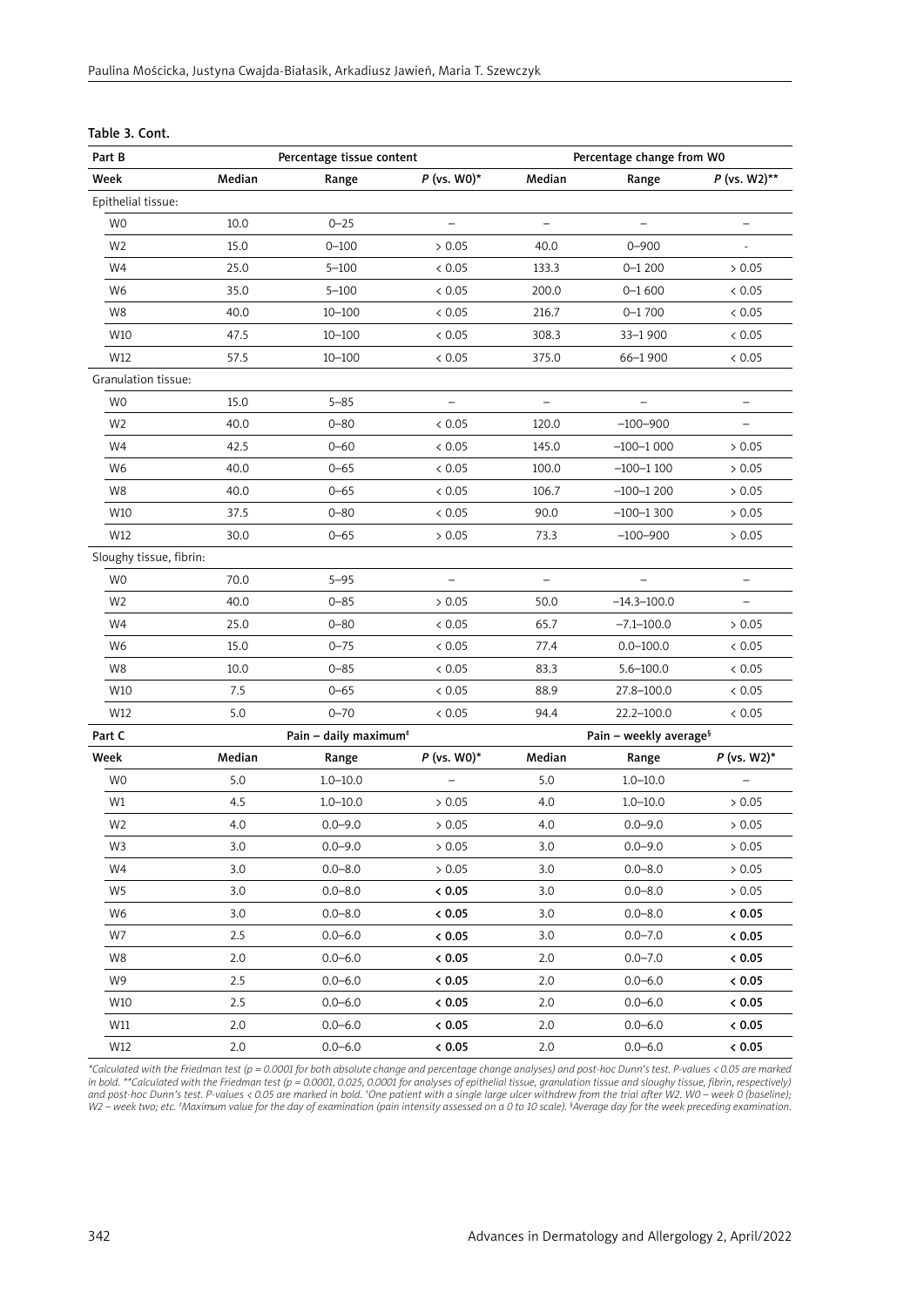centre, the use of advanced dressings, and nutritional support with energy-dense high-protein ONS enriched with arginine, zinc, and vitamins.

Throughout the study, the dynamics of healing was unequivocal. In 12 weeks, the median ulcer area decreased from 26.5 cm<sup>2</sup> to 16.8 cm<sup>2</sup>, and the decrease was the most pronounced in the first 6–8 weeks of the study. The same observation was made for the subgroup of patients with small and single ulcers. Interestingly, changes in prealbumin levels throughout the study followed a similar pattern: the highest increase occurred in the first 6 weeks of the study and the levels remained stable in the next 6 weeks. The baseline median serum prealbumin was at the lower limit of the normal range, revealing the presence of protein depletion in the study group and suggesting that malnutrition was common among the patients despite a high BMI. Therefore, supplementation with the high-protein Cubitan (Nutricia, Hoofddorp, the Netherlands) formula may have corrected the nutritional deficit, and thus contribute to the enhanced healing rates observed in the first part of the study. In the group of patients with large and multiple ulcers, the healing progress remained stable during the 12 weeks of the study. This observation agrees with clinical experience that more complicated, larger, and multiple ulcers need longer time to heal [48–50].

The dynamics of the wound healing process throughout the study were observed in the changes in wound bed composition, typical of the healing process. The initial increase in the granulation tissue content, together with the gradual increase in epithelial tissue content, and the associated decrease in sloughy tissue and fibrin indicated progress in the healing process.

Along with the progress in wound healing, we observed an improvement in the patients' condition and well-being. A significant decrease in pain intensity was achieved in week 6 and was in line with the progress in the wound healing process. The quality of life increased markedly at the end of the study when compared to baseline. This confirmed the earlier observations that VLU may negatively impact the patients' well-being and a complex treatment may reverse these effects.

Literature focused on the analysis of oral supplementation in VLU healing is scarce. A recent systematic review describes only three papers that included dietary intervention for VLU management [51]. Two of these studies described the role of a single dietary component supplementation of vitamin D [52] and folic acid [53] on the course of VLU healing. Both interventions improved the healing process when compared to standard treatment, but the effect of vitamin D supplementation was not statistically significant. Another study proved the efficacy of a complex, flavonoid-rich nutraceutical product in VLU management, which contributed to enhanced healing and reduced recurrence rates [54]. There is no clear evidence, however, for the possible impact of an energy-dense protein-rich ONS on VLU healing. Raffoul et al. evaluated the impact of a high-calorie high-protein ONS on the healing process of 9 patients with various leg ulcers, including 3 cases of VLUs and pressure and ischemic ulcers. Complete wound healing was achieved in all cases [15]. A complex, energy-dense ONS with high protein content, enriched with vitamin C and zinc, was applied in six individuals with VLU [55]. At the end of the 9-month intervention, progressive wound healing was observed in most patients. However, because these studies used very small sample sizes, strong conclusions on the role of nutritional support in VLU treatment cannot be drawn. In contrast, the benefits of complex ONS are much better documented in the management of pressure ulcers. Cereda *et al.* showed that malnourished patients receiving an energy-dense, protein-rich ONS enriched with arginine, zinc, and vitamins, had improved healing parameters compared with those receiving a standard hospital diet or a high-calorie and protein ONS [18, 19]. Similarly, Desneves *et al.* demonstrated the benefits of an ONS enriched with arginine, zinc, and vitamin C on pressure ulcer healing compared to an ONS with high calorie and protein content only [56]. This indicates the key role for these nutrients in promoting wound healing. The high efficacy of so-called wound-ONS in ulcer healing, including arginine, zinc, and vitamin C, has also been described in original research papers [18–20] and review papers [57, 58]. In our study, we used an ONS formula containing arginine, zinc, and vitamins, which has been demonstrated to be highly efficacious.

Overweight and obesity are recognized as independent risk factors for VLU development [59, 60], and excess body mass is associated with delayed VLU healing [48]. In the above-mentioned studies, patients with normal or low body weight prevailed [15, 52–55]. By contrast, most patients recruited in this study had a BMI > 30 kg/m2 . We observed that patients with a high BMI were still characterized by low prealbumin levels, which reached values even below the normal range in some cases. Because excess intake of food is the reason behind many cases of obesity, individuals with high BMI are generally not recognized as malnourished. However, numerous studies demonstrated the opposite. Morbidly obese individuals have been shown to have mineral (e.g., selenium, zinc, iron) and vitamin (e.g.,  $B_1$ ,  $B_{12}$ , D) deficits [61]. Recent studies assessing the nutritional status of obese patients prior to bariatric surgery revealed that, despite an excess of calories, the intake of micronutrients was inadequate, leading to micronutrient deficiencies [62–64]. Therefore, due to the high prevalence of excess body weight in individuals with VLUs, nutritional supplementation appears to be particularly crucial to ensure optimal conditions for the wound healing process.

An individualized selection of adequate wound dressings according to the phase of healing can markedly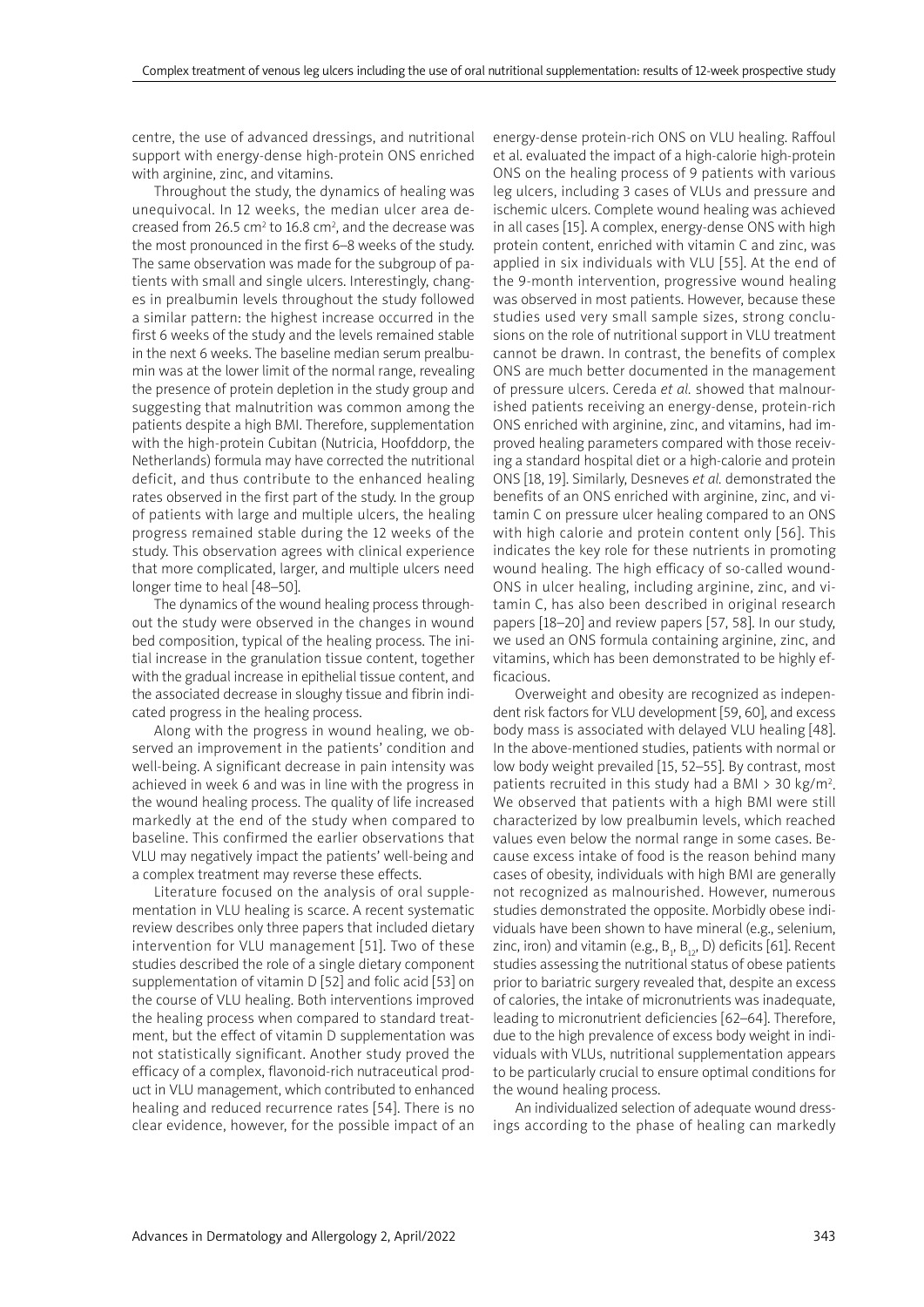| Week           | Mean | SD  | 95% CI        | Median | Range         | $P$ -value* |
|----------------|------|-----|---------------|--------|---------------|-------------|
| W0             | 19.9 | 5.6 | 17.9–21.8     | 19.0   | $11.0 - 33.0$ | 0.38        |
| W <sub>6</sub> | 21.6 | 5.0 | $19.8 - 23.3$ | 21.0   | $12.0 - 36.0$ |             |
| W12            | 21.9 |     | $20.1 - 23.7$ | 21.0   | $11.0 - 34.0$ |             |

Table 4. Serum prealbumin levels (mg/dl) during a 12-week supplementation with Cubitan formula (*n* = 35† )

*† One patient withdrew from the trial after W2. \*Calculated with ANOVA (Fisher test). SD – standard deviation, CI – confidence interval of the mean, W0 – week 0 (baseline), W2 – week two; etc.*

Table 5. Life quality assessment in WHOQOL-BREF questionnaire (Skevington, Lotfy, O'Connell, & WHOQOL Group, 2004) for patients with venous leg ulcers supplemented with Cubitan formula ( $n = 35$ <sup>t</sup>)

| WHOQOL-BREF scale<br>points | Initial assessment (WO) |            | End of study assessment (W12) | $P$ -value* |        |
|-----------------------------|-------------------------|------------|-------------------------------|-------------|--------|
|                             | Median                  | Range      | Median                        | Range       |        |
| Physical                    | 22                      | $17 - 29$  | 23                            | $17 - 27$   | 0.796  |
| Psychological               | 20                      | $14 - 25$  | 20                            | $15 - 26$   | 0.0792 |
| Social                      | 11                      | $8 - 15$   | 11                            | $8 - 15$    | 0.3942 |
| Environment                 | 27                      | $19 - 40$  | 29                            | $19 - 40$   | 0.0003 |
| General                     | 80                      | $62 - 107$ | 83                            | $65 - 104$  | 0.0013 |

*† One patient withdrew from the trial after week 2 assessment. \*Calculated with Mann-Whitney U test. P-values < 0.05 are marked in bold. W0 – week 0; W12 – week 12; etc.*

improve the healing process. Here, we used advanced moisture-retentive AQUACEL® Foam dressings for effective exudate management, AQUACEL® Ag Foam for infection and inflammation control, and, in the later phases of healing, hydrocolloid dressings- Granuflex® or Granuflex® Extra Thin to support sensitive newly produced tissues. AQUACEL® Foam dressings are characterized not only by their excellent absorbent and exudate handling capacities, but also for the comfort they provide to patients in terms of painless application and removal [65]. Foam dressings were also shown to reduce the activity of matrix metalloproteinases, MMP-2 and MMP-9 [66]. Such modulation may exert an additional favourable effect on the healing process as increased levels of metalloproteinases lead to excessive tissue degradation and can contribute to delayed wound healing [67].

In our study, adherence to the recommended ONS was satisfactory, demonstrating that the formula was well accepted by the patients. The rate of patient compliance to scheduled ONS intake reached 90%, which is similar to the 84.8% reached in a corresponding study focused on pressure ulcers [18]. Similar percentages were described in a systematic review by Hubbard *et al.*, where compliance with ONS was 78% overall and 81% for individuals in community settings specifically [68].

This study has certain limitations. The results are promising but still preliminary as no placebo group was included in the analysis. Additionally, the study group was heterogeneous in terms of patient body weight. It included patients with normal BMI but also overweight and obese individuals, who are at a high risk of chronic venous insufficiency and VLU.

#### Conclusions

We provided evidence that a complex management of VLU in a specialized centre including the application of advanced dressings and an energy-dense high-protein ONS enriched with amino acids, vitamins, and minerals, might benefit the healing process. The high acceptance levels of the ONS among older individuals indicate that it can serve as an easy-to-consume source of nutrients, allowing the patients to reach the nutritional status optimal for the wound healing. Such status is especially difficult to achieve with a standard diet in elderly patients, who often experience a decrease in appetite.

# Conflict of interest

The authors declare no conflict of interest.

## References

- 1. Stechmiller JK. Understanding the role of nutrition and wound healing. Nutr Clin Pract 2010; 25: 61-8.
- 2. Quain AM, Khardori NM. Nutrition in wound care management: a comprehensive overview. Wounds 2015; 27: 327-35.
- 3. Menke NB, Ward KR, Witten TM, et al. Impaired wound healing. Clin Dermatol 2007; 25: 19-25.
- 4. Dorner B, Posthauer ME, Thomas D; National Pressure Ulcer Advisory Panel. The role of nutrition in pressure ulcer prevention and treatment: National Pressure Ulcer Advisory Panel white paper. Adv Skin Wound Care 2009; 22: 212-21.
- 5. Thompson C, Fuhrman MP. Nutrients and wound healing: still searching for the magic bullet. Nutr Clin Pract 2005; 20: 331-47.
- 6. Russell L. The importance of patients' nutritional status in wound healing. Br J Nurs 2001; 10: S42, S44-49.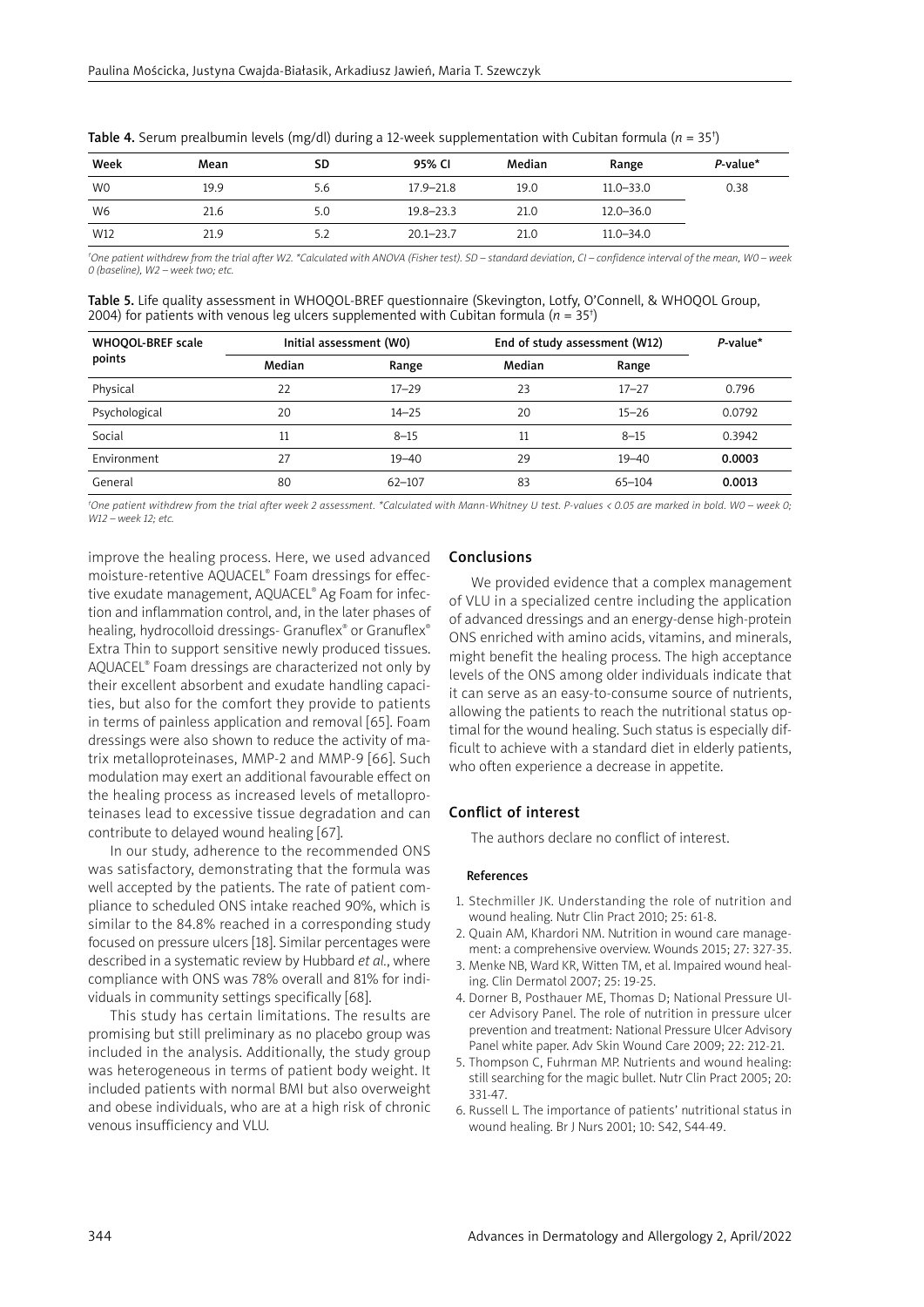- 7. Todorovic V. Food and wounds: nutritional factors in wound formation and healing. Br J Community Nurs 2002; 7: S2, 43-54.
- 8. Jawień A, Szewczyk MT, Kędziora-Kornatowska K, et al. Functional and biopsychosocial restrictions among patients with a venous ulcer. Arch Med Sci 2006; 2: 36-41.
- 9. Szewczyk MT, Jawień A, Kędziora-Kornatowska K, et al. The nutritional status of older adults with and without venous ulcers: a comparative, descriptive study. Ostomy Wound Manage 2008; 54: 34-42.
- 10. Franks PJ, Barker J, Collier M, et al. Management of patients with venous leg ulcers: challenges and current best practice. J Wound Care 2016; 25: S1-67.
- 11. Debats IB, Wolfs TG, Gotoh T, et al. Role of arginine in superficial wound healing in man. Nitric Oxide 2009; 21: 175-83.
- 12. Kirk SJ, Hurson M, Regan MC, et al. Arginine stimulates wound healing and immune function in elderly human beings. Surgery 1993; 114: 155-9.
- 13. Levenson SM, Gruber CA, Rettura G, et al. Supplemental vitamin A prevents the acute radiation-induced defect in wound healing. Ann Surg 1984; 200: 494-512.
- 14. Molnar JA, Underdown MJ, Clark WA. Nutrition and chronic wounds. Adv Wound Care 2014; 3: 663-81.
- 15. Raffoul W, Far MS, Cayeux MC, Berger MM. Nutritional status and food intake in nine patients with chronic low-limb ulcers and pressure ulcers: importance of oral supplements. Nutrition 2006; 22: 82-8.
- 16. Jawień A, Szewczyk MT, Kaszuba A, et al. Guidelines for the management of chronic venous leg ulceration. Recommendations of a multidisciplinary expert group. Leczenie Ran 2011; 8: 59-80.
- 17. O'Donnell TF Jr, Passman MA, Marston WA, et al. Management of venous leg ulcers: clinical practice guidelines of the Society for Vascular Surgery® and the American Venous Forum. J Vasc Surg 2014; 60: 3S-59S.
- 18. Cereda E, Klersy C, Serioli M; et al. Oligo Element Sore Trial Study Group. A nutritional formula enriched with arginine, zinc, and antioxidants for the healing of pressure ulcers. Ann Intern Med 2015; 162: 167-74.
- 19. Cereda E, Gini A, Pedrolli C, Vanotti A. Disease-specific, versus standard, nutritional support for the treatment of pressure ulcers in institutionalized older adults: a randomized controlled trial. J Am Geriatr Soc 2009; 57: 1395-402.
- 20. van Anholt RD, Sobotka L, Meijer EP, et al. Specific nutritional support accelerates pressure ulcer healing and reduces wound care intensity in non-malnourished patients. Nutrition 2010; 26: 867-72.
- 21. Nelzén O, Bergqvist D, Lindhagen A. The prevalence of chronic lower-limb ulceration has been underestimated: results of a validated population questionnaire. Br J Surg 1996; 83: 255-8.
- 22. Jawień A, Grzela T, Ochwat A. Prevalence of chronic venous insufficiency in men and women in Poland: multicentre cross-sectional study in 40,095 patients. Phlebol J Venous Dis 2003; 18: 110-22.
- 23. Butcher M. Managing mixed aetiology leg ulcers. Pract Nurse 2002; 13: 161-6.
- 24. Simon DA, Dix FP, McCollum CN. Management of venous leg ulcers. BMJ 2004; 328: 1358-62.
- 25. Mościcka P, Szewczyk M, Cwajda-Białasik J, Jawień A. The role of compression therapy in the treatment of venous leg ulcers. Adv Clin Exp Med 2019; 28: 847-52.
- 26. Cwajda-Białasik J, Szewczyk MT, Mościcka P, Cierzniakowska K. The locus of pain control in patients with lower limb ulcerations. J Clin Nurs 2012; 21: 3346-51.
- 27. Szewczyk MT, Jawień A, Cwajda-Białasik J, et al. Randomized study assessing the influence of supervised exercises on ankle joint mobility in patients with venous leg ulcerations. Arch Med Sci 2010; 6: 956-63.
- 28. Gardner S. How to guide: Managing high exudate wounds. Wound Essentials 7. 2012. https://www.wounds-uk.com/ download/resource/1337. Accessed February 2, 2019.
- 29. Kondrup J, Allison SP, Elia M, et al.; Educational and Clinical Practice Committee, European Society of Parenteral and Enteral Nutrition (ESPEN). ESPEN guidelines for nutrition screening 2002. Clin Nutr 2003; 22: 415-21.
- 30. Falanga, V. Classifications for wound bed preparation and stimulation of chronic wounds: editorial. Wound Repair Regeneration 2000; 8: 347-52.
- 31. Eklöf B, Rutherford RB, Bergan JJ, et al. Revision of the CEAP classification for chronic venous disorders: consensus statement. J Vasc Surg 2004; 40: 1248-52.
- 32. Skevington SM, Lotfy M, O'Connell KA; WHOQOL Group. The World Health Organization's WHOQOL-BREF quality of life assessment: psychometric properties and results of the international field trial. A Report from the WHOQOL Group. Qual Life Res 2004; 13: 299-310.
- 33. Callam MJ, Ruckley CV, Harper DR, Dale JJ. Chronic ulceration of the leg: extent of the problem and provision of care. Br Med J 1985; 290: 1855-6.
- 34. Olin JW, Beusterien KM, Childs MB, et al. Medical costs of treating venous stasis ulcers: evidence from a retrospective cohort study. Vasc Med 1999; 4: 1-7.
- 35. Ruckley CV. Socioeconomic impact of chronic venous insufficiency and leg ulcers. Angiology 1997; 48: 67-9.
- 36. Posnett J, Franks PJ. The burden of chronic wounds in the UK. Nurs Times 2008; 104: 44-5.
- 37. Agale SV. Chronic leg ulcers: epidemiology, aetiopathogenesis, and management. Ulcers 2013; 2013: 413604.
- 38. Berlowitz DR, Brienza DM. Are all pressure ulcers the result of deep tissue injury? A review of the literature. Ostomy Wound Management 2007; 53: 34-38.
- 39. Barwell JR, Davies CE, Deacon J, et al. Comparison of surgery and compression with compression alone in chronic venous ulceration (ESCHAR study): randomised controlled trial. Lancet 2004; 363: 1854-9.
- 40. Krasner D. Painful venous ulcers: themes and stories about their impact on quality of life. Ostomy Wound Management 1998; 44: 38-49.
- 41. Wellborn J, Moceri JT. The lived experiences of persons with chronic venous insufficiency and lower extremity ulcers. J Wound Ostomy Cont Nurs 2014; 41: 122-6.
- 42. Brownie S. Why are elderly individuals at risk of nutritional deficiency? Int J Nurs Pract 2006; 12: 110-8.
- 43. Martín Palmero Á, Serrano Pérez A, Chinchetru Ranedo MJ, et al. Malnutrition in hospitalized patients: results from La Rioja. Nutr Hosp 2017; 34: 402-6.
- 44. Rojas AI, Phillips TJ. Patients with chronic leg ulcers show diminished levels of vitamins A and E, carotenes, and zinc. Dermatol Surg 1999; 25: 601-4.
- 45. Wipke-Tevis DD, Stotts NA. Nutrition, tissue oxygenation, and healing of venous leg ulcers. J Vasc Nurs 1998; 16: 48-56.
- 46. Legendre C, Debure C, Meaume S, et al. Impact of protein deficiency on venous ulcer healing. J Vasc Surg 2008; 48: 688-93.